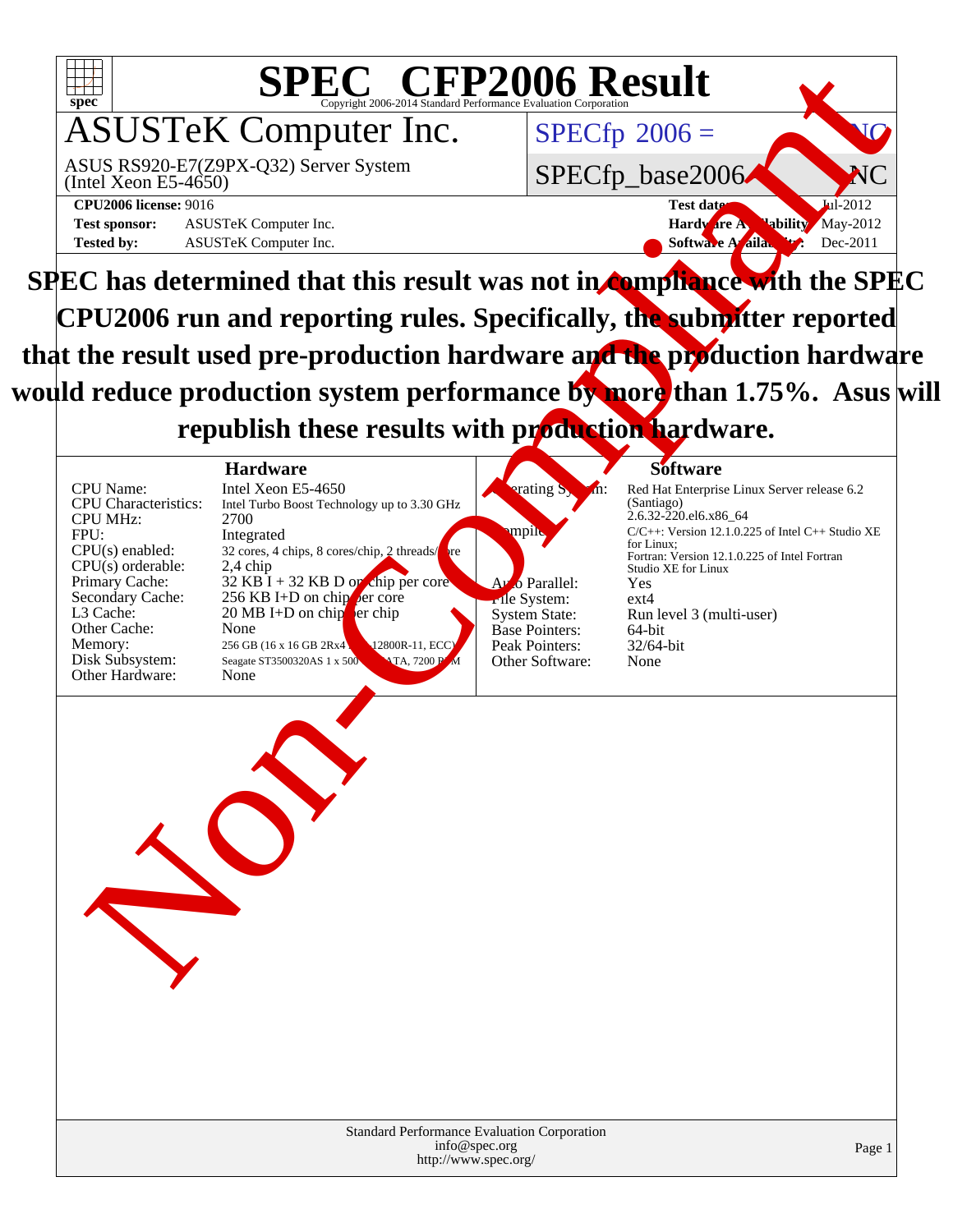

**SPEC has determined that this result was not in compliance with the SPEC CPU2006 run and reporting rules. Specifically, the submitter reported that the result used pre-production hardware and the production hardware** would reduce production system performance by more than 1.75%. Asus will republish these results with production hardware.

|                                                                                                                    |                |                                |                                                   |                |                                  | SPECCEP2006 Evaluation Corporation |                                   |                                                             |                               |                 |                        |              |                              |
|--------------------------------------------------------------------------------------------------------------------|----------------|--------------------------------|---------------------------------------------------|----------------|----------------------------------|------------------------------------|-----------------------------------|-------------------------------------------------------------|-------------------------------|-----------------|------------------------|--------------|------------------------------|
| spec <sup>®</sup><br><b>ASUSTeK Computer Inc.</b><br>ASUS RS920-E7(Z9PX-Q32) Server System<br>(Intel Xeon E5-4650) |                |                                |                                                   |                |                                  |                                    | $SPECfp2006 =$<br>SPECfp_base2006 |                                                             |                               |                 |                        |              |                              |
|                                                                                                                    |                |                                |                                                   |                |                                  |                                    |                                   |                                                             |                               |                 |                        |              | <b>CPU2006</b> license: 9016 |
| <b>Test sponsor:</b><br>ASUSTeK Computer Inc.<br>ASUSTeK Computer Inc.                                             |                |                                |                                                   |                |                                  |                                    |                                   | <b>May-2012</b><br>Hardware A.<br><b>Softwa</b><br>Dec-2011 |                               |                 |                        |              |                              |
| <b>Tested by:</b>                                                                                                  |                |                                |                                                   |                |                                  |                                    |                                   |                                                             |                               | A aila          |                        |              |                              |
| PEC has determined that this result was not in <b>compliance wi</b> th the SPE (                                   |                |                                |                                                   |                |                                  |                                    |                                   |                                                             |                               |                 |                        |              |                              |
| CPU2006 run and reporting rules. Specifically, the submitter reported                                              |                |                                |                                                   |                |                                  |                                    |                                   |                                                             |                               |                 |                        |              |                              |
| at the result used pre-production hardware and the production hardwar                                              |                |                                |                                                   |                |                                  |                                    |                                   |                                                             |                               |                 |                        |              |                              |
|                                                                                                                    |                |                                |                                                   |                |                                  |                                    |                                   |                                                             |                               |                 |                        |              |                              |
| µld reduce production system performance by more than 1.75%. Asus w                                                |                |                                |                                                   |                |                                  |                                    |                                   |                                                             |                               |                 |                        |              |                              |
|                                                                                                                    |                |                                |                                                   |                |                                  |                                    |                                   |                                                             |                               |                 |                        |              |                              |
|                                                                                                                    |                |                                | republish these results with production hardware. |                |                                  |                                    |                                   |                                                             |                               |                 |                        |              |                              |
|                                                                                                                    |                |                                |                                                   |                | <b>Results While</b>             |                                    |                                   |                                                             |                               |                 |                        |              |                              |
| <b>Benchmark</b>                                                                                                   | <b>Seconds</b> | Ratio                          | <b>Base</b><br><b>Seconds</b>                     | Ratio          | Seconds                          | <b>Patio</b>                       | ands                              | <b>Ratio</b>                                                | <b>Peak</b><br><b>Seconds</b> | <b>Ratio</b>    | <b>Seconds</b>         | <b>Ratio</b> |                              |
| 410.bwayes                                                                                                         | NC             | NC                             | NC                                                | <b>NC</b>      |                                  |                                    | <b>NC</b>                         | <b>NC</b>                                                   | NC                            | NC              | <b>NC</b>              | NC           |                              |
| 416.gamess                                                                                                         | NC             | N <sub>C</sub>                 | NC                                                |                | $\overline{C}$                   |                                    | NC                                | NC                                                          | NC                            | NC              | <b>NC</b>              | NC           |                              |
|                                                                                                                    | NC             | NC                             | NC                                                | <b>NC</b>      |                                  |                                    | NC                                | <b>NC</b>                                                   | NC                            | NC              | <b>NC</b>              | NC           |                              |
|                                                                                                                    |                |                                |                                                   |                |                                  |                                    |                                   |                                                             |                               |                 |                        |              |                              |
|                                                                                                                    | NC             | N <sub>C</sub>                 | NC.                                               | <b>NC</b>      | NÇ                               | NC                                 | NC                                | NC                                                          | NC                            | NC              | <b>NC</b>              | NC           |                              |
|                                                                                                                    | NC             | NC                             | NC                                                | <b>NC</b>      | N                                | NC                                 | NC                                | <b>NC</b>                                                   | NC                            | NC              | <b>NC</b>              | NC           |                              |
|                                                                                                                    | NC             | N <sub>C</sub>                 | NC                                                | NC             |                                  | NC                                 | NC                                | <b>NC</b>                                                   | NC                            | NC              | <b>NC</b>              | NC           |                              |
|                                                                                                                    | NC             | NC                             | NC                                                |                | N <sub>C</sub>                   | NC                                 | NC                                | <b>NC</b>                                                   | NC                            | NC              | <b>NC</b>              | NC           |                              |
|                                                                                                                    | N <sub>C</sub> | N <sub>C</sub>                 | N <sub>C</sub>                                    | N <sub>C</sub> | N <sub>C</sub>                   | NC                                 | NC                                | NC                                                          | NC                            | NC              | <b>NC</b>              | NC           |                              |
|                                                                                                                    | NC             | NC                             | NC                                                | <b>NC</b>      | NC                               | NC                                 | NC                                | <b>NC</b>                                                   | NC                            | NC              | NC                     | <b>NC</b>    |                              |
| 433.milc<br>434.zeusmp<br>435.gromacs<br>436.cactusADM<br>437.leslie3d<br>444.namd<br>447.dealII<br>$450$ .soplex  | NC             | ŅQ                             |                                                   | <b>NC</b>      | N <sub>C</sub>                   | NC                                 | NC                                | <b>NC</b>                                                   | NC                            | NC              | <b>NC</b>              | NC           |                              |
|                                                                                                                    | <b>NC</b>      | ZМ                             | <b>NO</b>                                         | NC             | N <sub>C</sub>                   | NC                                 | NC                                | N <sub>C</sub>                                              | NC                            | NC              | <b>NC</b>              | <b>NC</b>    |                              |
|                                                                                                                    | <b>NC</b>      | <b>NC</b>                      | <b>NG</b>                                         | NC             | N <sub>C</sub>                   | NC                                 | NC                                | NC                                                          | NC                            | NC              | <b>NC</b>              | NC           |                              |
|                                                                                                                    | N              |                                | NC <sub>N</sub>                                   | <b>NC</b>      | NC                               | NC                                 | NC                                | <b>NC</b>                                                   | NC                            | <b>NC</b>       | <b>NC</b>              | NC           |                              |
|                                                                                                                    | N              | N <sub>C</sub><br>$\mathbf{M}$ | NC                                                | N <sub>C</sub> | N <sub>C</sub>                   | NC                                 | NC                                | <b>NC</b>                                                   | NC                            | NC              | <b>NC</b>              | NC           |                              |
|                                                                                                                    | N <sub>C</sub> |                                | NC                                                | <b>NC</b>      | NC                               | NC                                 | NC<br>NC                          | <b>NC</b><br>NC                                             | NC                            | NC              | <b>NC</b>              | NC           |                              |
| 453.povray<br>454.calculix<br>459.GemsFDTD<br>465.tonto<br>470.1bm<br>481.wrf<br>482. Spin                         |                | NC<br>NC                       | NC<br>NC                                          | NC<br>NC       | N <sub>C</sub><br>N <sub>C</sub> | NC<br>NC                           | NC                                | NC                                                          | NC<br>NC                      | NC<br><b>NC</b> | <b>NC</b><br><b>NC</b> | NC<br>NC     |                              |

<http://www.spec.org/>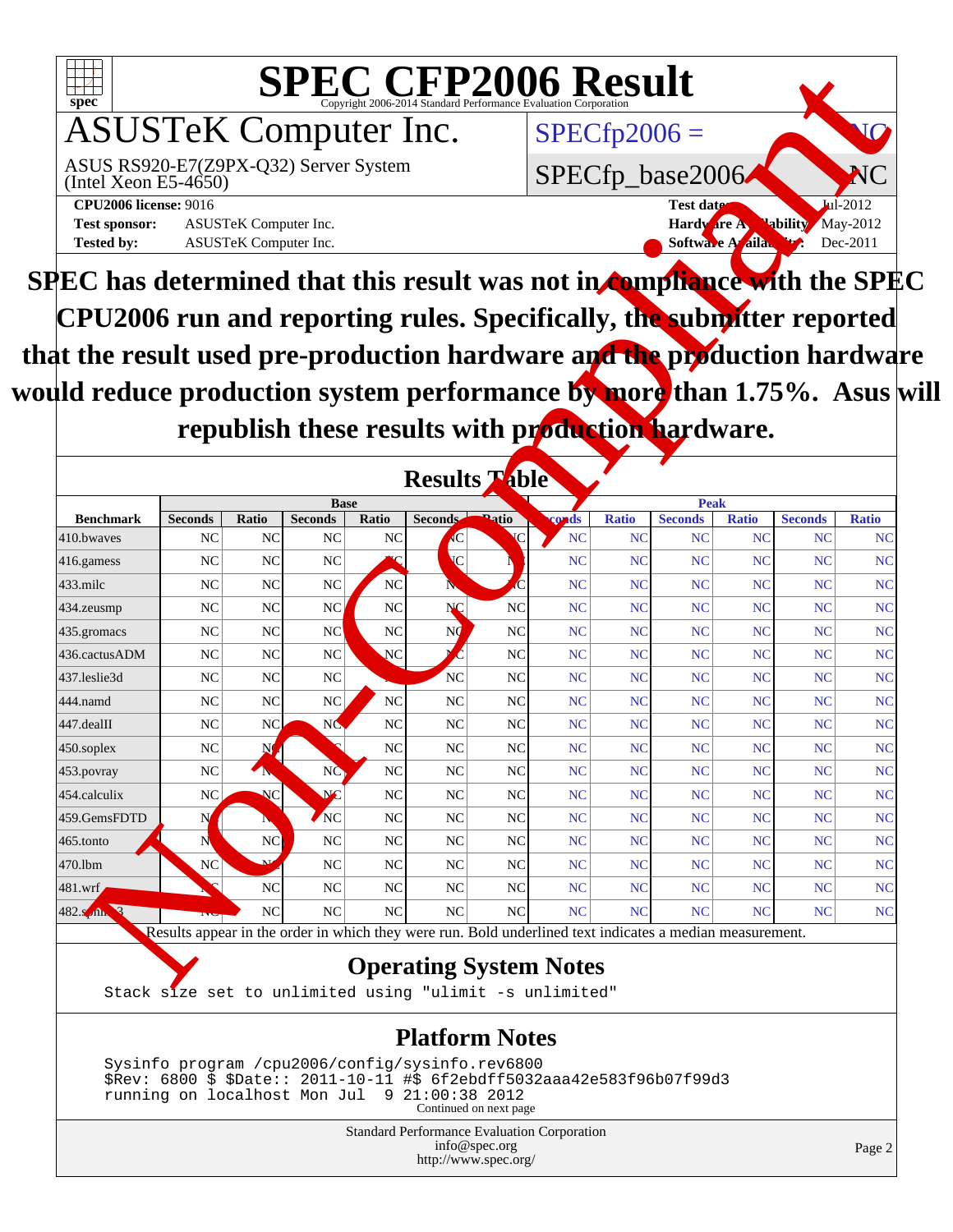

| info@spec.org        |  |
|----------------------|--|
| http://www.spec.org/ |  |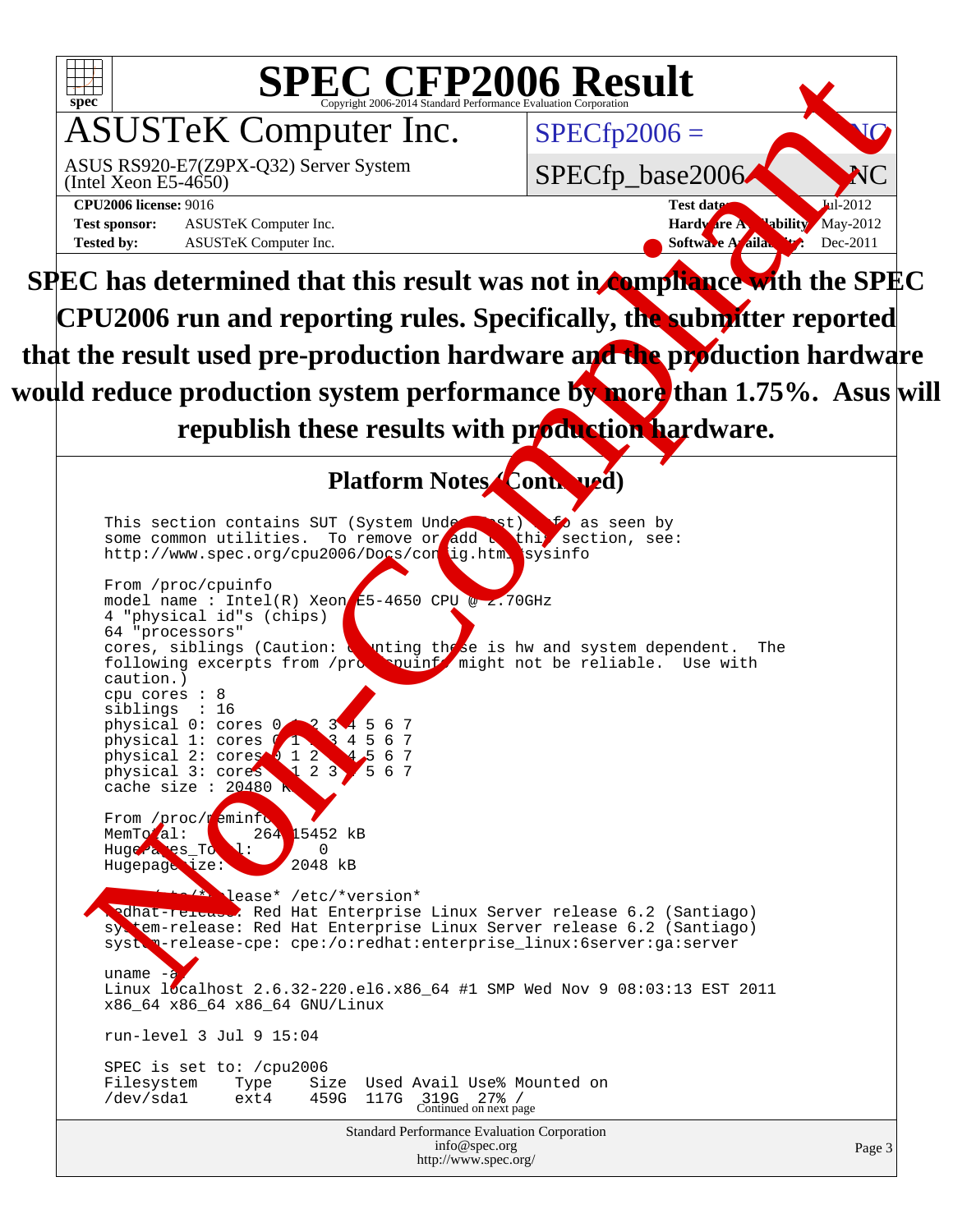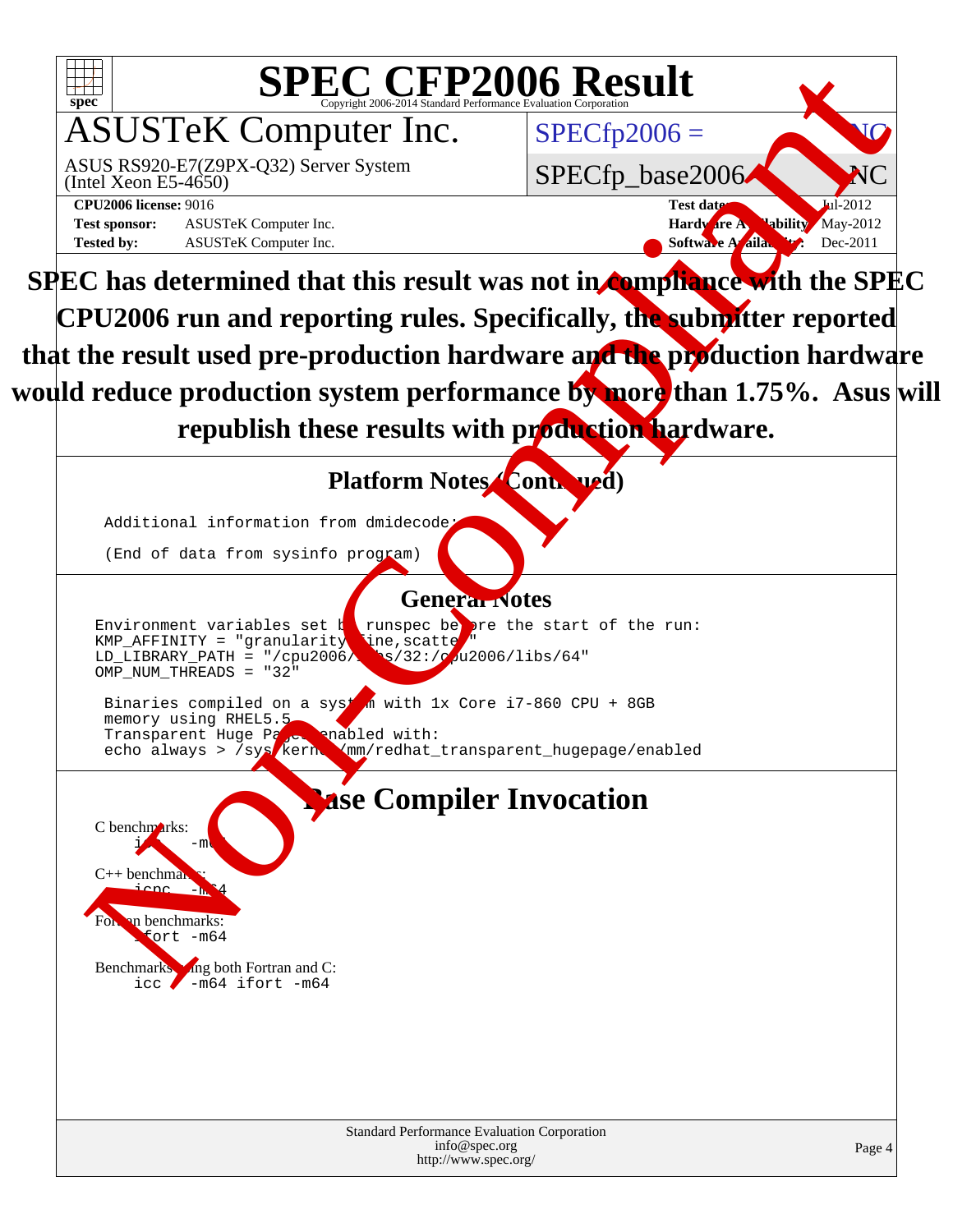![](_page_4_Picture_0.jpeg)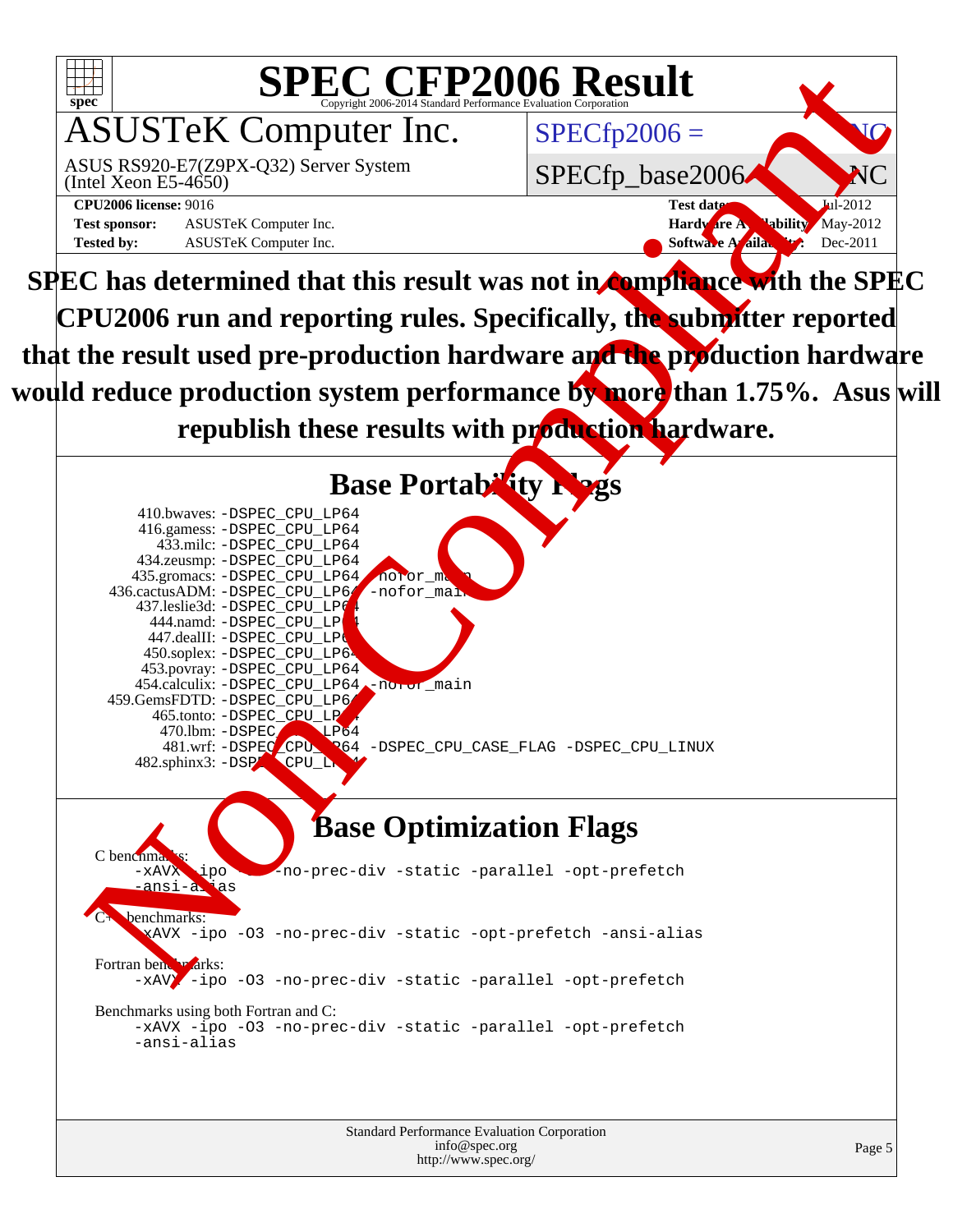![](_page_5_Picture_0.jpeg)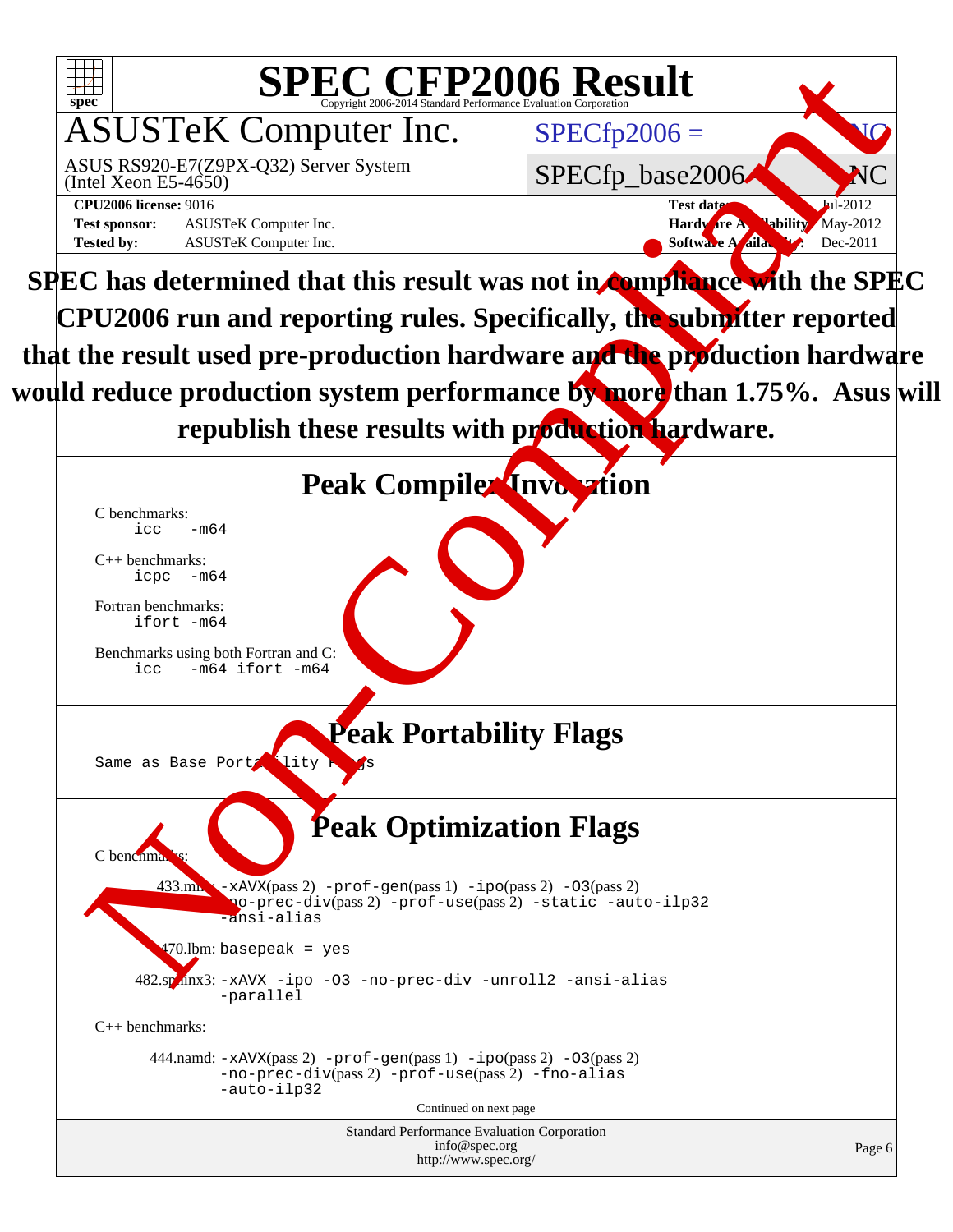![](_page_6_Figure_0.jpeg)